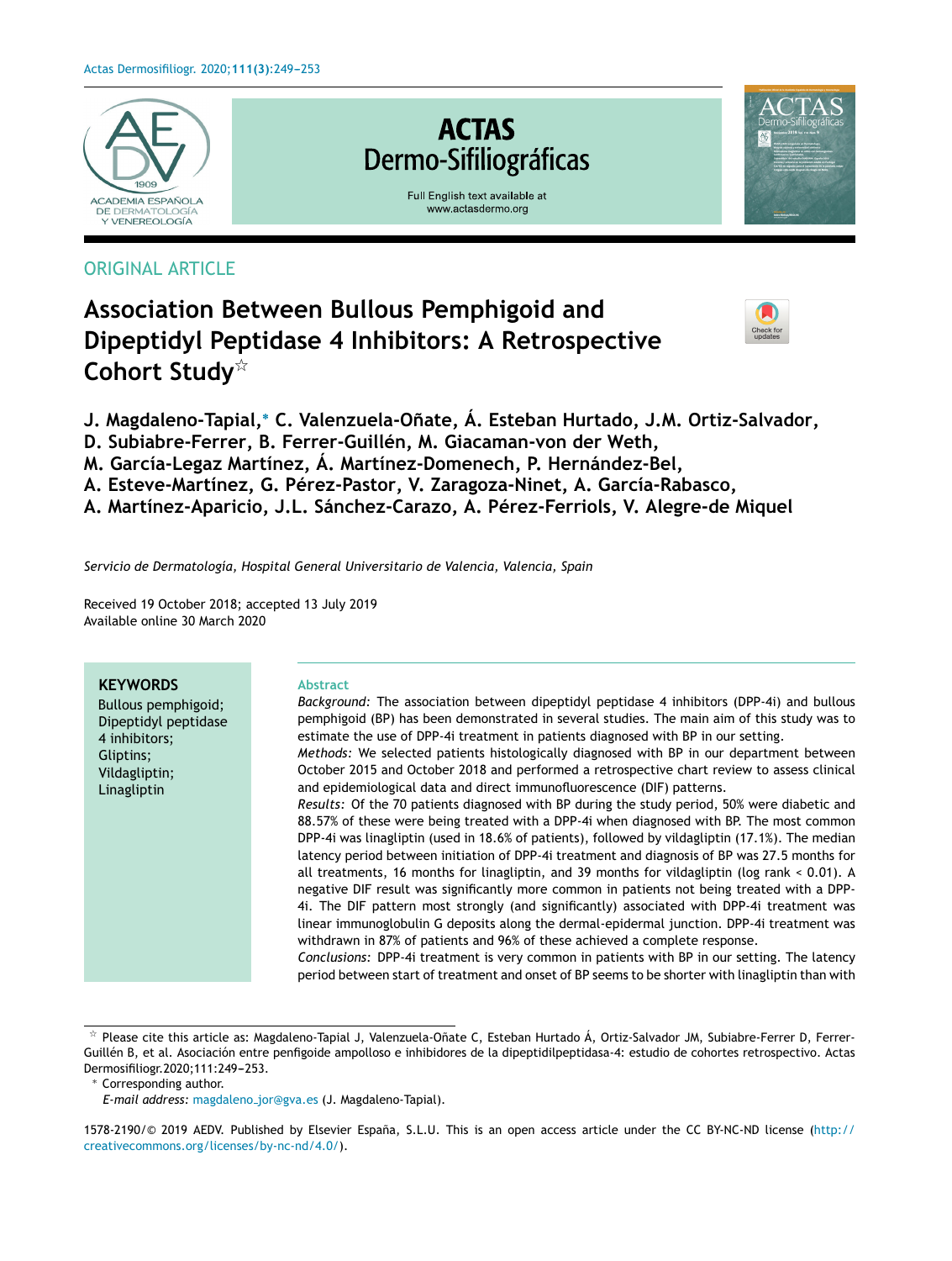other types of gliptins. Patients receiving DPP-4i treatment may show different DIF patterns to those not receiving treatment.

© 2019 AEDV. Published by Elsevier España, S.L.U. This is an open access article under the CC BY-NC-ND license (<http://creativecommons.org/licenses/by-nc-nd/4.0/>).

**Asociación entre penfigoide ampolloso e inhibidores de la dipeptidilpeptidasa-4: estudio de cohortes retrospectivo**

#### **Resumen**

*Antecedentes:* La asociación entre los inhibidores de la dipeptidil peptidasa 4 (iDPP-4) y el penfigoide ampolloso (PA) se ha demostrado en varios estudios. El objetivo principal de este estudio era estimar el uso del tratamiento con iDPP-4i en pacientes diagnosticados de PA en nuestro entorno.

*Material y métodos:* Seleccionamos pacientes diagnosticados histológicamente de PA en nuestro departamento entre octubre de 2015 y octubre de 2018. Realizamos una revisión retrospectiva para evaluar los datos clínicos-epidemiológicos y los patrones de inmunofluorescencia directa (IFD).

*Resultados:* De los 70 pacientes diagnosticados con PA durante el período de estudio, el 50% eran diabéticos y el 88,57% de ellos estaban siendo tratados con un iDPP-4 en el momento del diagnóstico de PA. El iDPP-4 más frecuente era la linagliptina (utilizada en el 18,6% de los pacientes), seguida de la vildagliptina (el 17,1%). La mediana de tiempo de latencia entre el inicio del tratamiento con iDPP-4 y el diagnóstico de PA fue de 27,5 meses, siendo de 16 meses para la linagliptina y 39 meses para la vildagliptina (log Rank < 0,01). La IFD fue negativaUn resultado negativo de DIF fue significativamente más común en pacientes que no fueron tratados con un DPP-4i. El patrón DIF más fuertemente (y significativamente) asociado con el tratamiento con DPP-4i fueron los depósitos lineales de inmunoglobulina G a lo largo de la unión dermoepidérmica. El tratamiento con DPP-4i se retiró en el 87% de los pacientes y el 96% de ellos logró una respuesta completa.

*Conclusión:* El tratamiento con DPP-4i es muy común en pacientes con BP en nuestro entorno. El período de latencia entre el inicio del tratamiento y el inicio de la PA parece ser más corto con linagliptina que con otros tipos de gliptinas. Los pacientes que reciben tratamiento con DPP-4i pueden mostrar patrones DIF diferentes a los que no reciben tratamiento.

 $© 2019$  AEDV. Publicado por Elsevier España, S.L.U. Este es un artículo Open Access bajo la licencia CC BY-NC-ND (<http://creativecommons.org/licenses/by-nc-nd/4.0/>).

#### **Introduction**

Bullous pemphigoid is the most common autoimmune bul-lous disease in our setting.<sup>[1](#page-4-0)</sup> It is caused by the presence of circulating autoantibodies against proteins that make up the hemidesmosomes of the dermal-epidermal junction (the antigens BP180 and BP230) and is characterized by the formation of intensely pruritic urticarial plaques and tense blisters affecting the whole skin surface, with a predilection for the skinfolds. Mucous involvement is uncommon.<sup>[2](#page-4-0)</sup> The incidence of the disease has increased 2- to 4-fold during the last 20 years. This increase is associated with the administration of various drugs, such as spironolactone. An association was recently observed between bullous pemphigoid and administration of oral antidiabetic drugs belonging to the dipeptidylpeptidase-4 inhibitor (DPP-4i) family, which are also known as gliptins. $3,4$  This association was not observed in clinical trials before these drugs were marketed.

The objective of the present study was to estimate the prevalence of DPP-4i in patients with a histological diagnosis of bullous pemphigoid in the Dermatology Department of Hospital General Universitario de Valencia, Valencia, Spain between October 2015 and October 2018. We also evaluated whether there were differences in the time of onset of bullous pemphigoid according to the type of gliptin used.

#### **Material and methods**

We designed a single-center, retrospective, descriptive, observational study to be performed in the Dermatology Department of Hospital General de Valencia, Valencia, Spain between October 2015 and October 2018. All patients with a histological diagnosis of bullous pemphigoid were included. The patients were selected continuously via a biopsy database in our department. We excluded patients with other bullous skin diseases or with cicatricial pemphigoid or paraneoplastic pemphigus.

Once the sample was selected, we performed a retrospective search of the electronic clinical history of each patient in order to record data for the study variables, as follows: sex, age, history of diabetes, current treatment with a DPP-4i, type of gliptin, months between prescription of the drug and consultation in our department because of symptoms, direct immunofluorescence pattern, and response to treatment according to whether the DPP-4i was withdrawn or not. The direct immunofluorescence patterns analyzed

**PALABRAS CLAVE**

Penfigoide ampolloso; Inhibidores dipeptidilpeptidasa-4; Gliptinas; Vildagliptina; Linagliptina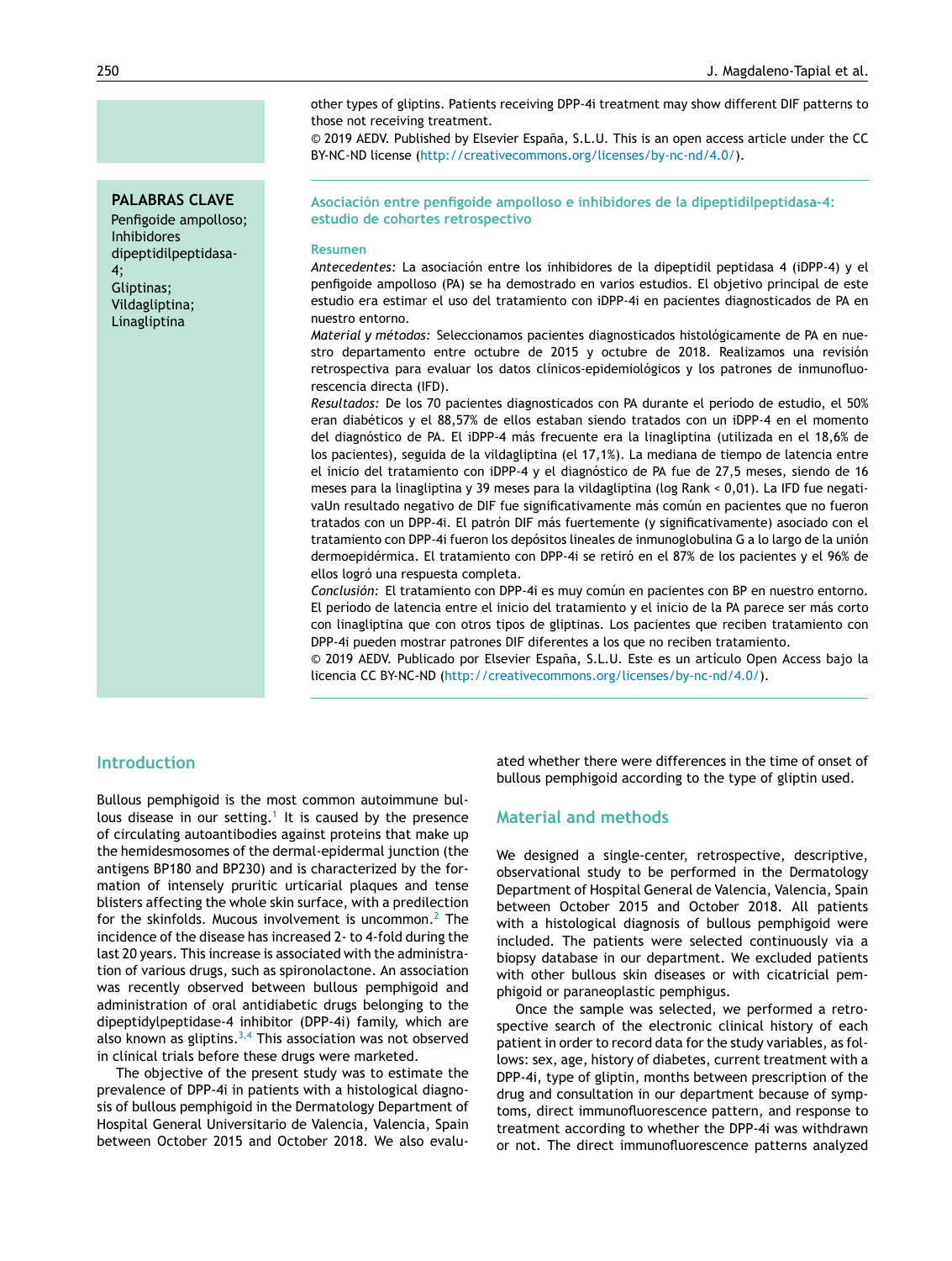| Receiving DPP-4i | Not Receiving DPP-4i | P Value   |
|------------------|----------------------|-----------|
| 31               | 39                   |           |
|                  |                      | .09       |
| 19 (54.3%)       | 16(47.3)             |           |
| 12(34.3%)        | 23 (65.7%)           |           |
| 77.71 (8.4)      | 77.38 (12.9)         | $\cdot$ 1 |
|                  |                      | .7        |
| 10(32%)          | 13 (33%)             |           |
| 6(19%)           | 10(25%)              |           |
|                  |                      |           |

| Table 1 |  | Demographic Characteristics of Patients Diagnosed With Bullous Pemphygoid. |  |
|---------|--|----------------------------------------------------------------------------|--|
|         |  |                                                                            |  |

Abbreviation: DDP-4i, dipeptidyl peptidase-4 inhibitor.

were linear deposition of immunoglobulin (Ig) G and complement factor 3 (C3) and deposition of IgM. All patients were treated with oral corticosteroids, and those in treatment with a DPP-4i were referred to their primary care physician to have the drug withdrawn and replaced by an antidiabetic agent from a different family. A complete response was defined as the total disappearance of the lesions, and a partial response was defined as the presence of lesions requiring treatment with oral or topical corticosteroids.

The statistical analysis was performed using the software application IBM SPSS Statistics, Version 21.0 (IBM Corp.). Continuous variables are expressed as median (interquartile range [IQR]). Qualitative variables are expressed as a whole number and percentage. Hypotheses for quantitative variables were tested using the Pearson  $\chi^2$  test. Survival was analyzed using Kaplan-Meier plots of the time to onset of bullous pemphigoid (in months) and the different gliptins used. The log-rank test was used for comparisons. Statistical significance was set at *P* < .05.

#### **Results**

A total of 70 patients were histologically diagnosed with bullous pemphigoid during the 3-year study period. Of these, 35 (50%) were men and 35 (50%) were women. The median age was 82 (38-97) years. Thirty-five patients (50%) had type 2 diabetes; of these, 31 (88.5%) were receiving a DPP-4i. Table 1 shows the demographic characteristics of the patients according to whether or not they were receiving gliptins.

At diagnosis, the most commonly used DPP-4i was linagliptin (13 patients [18.6%]), followed by vildagliptin (12 [17.1%]), sitagliptin (5 [7.1%]), and saxagliptin (1 [1.4%]). In 8 patients (11.4%), this was the second gliptin the patient had been prescribed. Six patients had previously been treated with sitagliptin, 1 with linagliptin, and 1 with vildagliptin, with a median time of treatment with the drug of 9 (4) months. Of the 31 patients receiving treatment with a DPP-4i, 25 (80.64%) were taking the drug in combination with metformin, 5 (16.13%) in monotherapy, and 1 (3.22%) in combination with sulfonylurea.

All patients were diagnosed with bullous pemphigoid after initiation of treatment with gliptins, with a median time of 27.5 (33) months. The median time from the initiation of treatment for each of the gliptins until onset of bullous pemphigoid lesions was 39 (13) months for vildagliptin, 36 (7) months for sitagliptin, 16 (3) months for linagliptin, and 53 (0) months for saxagliptin (log-rank, <.011). [Fig.](#page-3-0) 1 shows the survival plots for the different types of gliptin with respect to onset of bullous pemphigoid.

Direct immunofluorescence testing was applied in 67 patients (95.7%). [Table](#page-3-0) 2 shows the results of direct immunofluorescence testing according to the different patterns analyzed.

All of the 31 patients receiving treatment with a DPP-4i were advised to discontinue therapy. The DPP-4i was eventually withdrawn in 27 cases (87%). A complete response was achieved in 26 cases (83.8%) (1 patient died). Of the 4 patients in whom the drug was not discontinued, 3 (9.6%) achieved a partial response, and 1 was lost to follow-up.

#### **Discussion**

The association between DPP-4i and bullous pemphigoid has been demonstrated in several case-control studies, although not in our setting. The underlying pathogenic mechanism remains unclear. We know that DPP-4 is a cell surface plasminogen receptor that is expressed in keratinocytes and in other types of cell, such as endothelial cells and T lymphocytes. Activation of DPP-4 in vitro leads to the formation of plasmin, a protease that cleaves BP-180 via the NC-16A domain. Furthermore, it has been demonstrated in vivo that inhibition of this receptor by DPP-4i can increase the activity of proinflammatory cytokines such as eotaxin/CCL11, thus leading to recruitment of eosinophils in the dermis and the formation of blisters.[5](#page-4-0)

Over the 3-year period we studied, a total of 70 patients were diagnosed with bullous pemphigoid. Given the catchment population of Hospital General de Valencia (approximately 370 000 people), this incidence is approximately 3 times higher than that published in a French study on the incidence of bullous pemphigoid (21.7 cases per million people per year). $6$  There may be several explanations for this finding. In recent years, the number of cases of bullous pemphigoid has increased.<sup>[6](#page-4-0)</sup> Possible reasons include increased use of DPP-4i and other drugs. In addition, the French study was published almost 8 years ago; therefore, we might expect the incidence to have increased. Furthermore, it is difficult to estimate prevalence based only on the hospital catchment population, since some of the patients diagnosed with bullous pemphigoid in the last few years were from outside our area.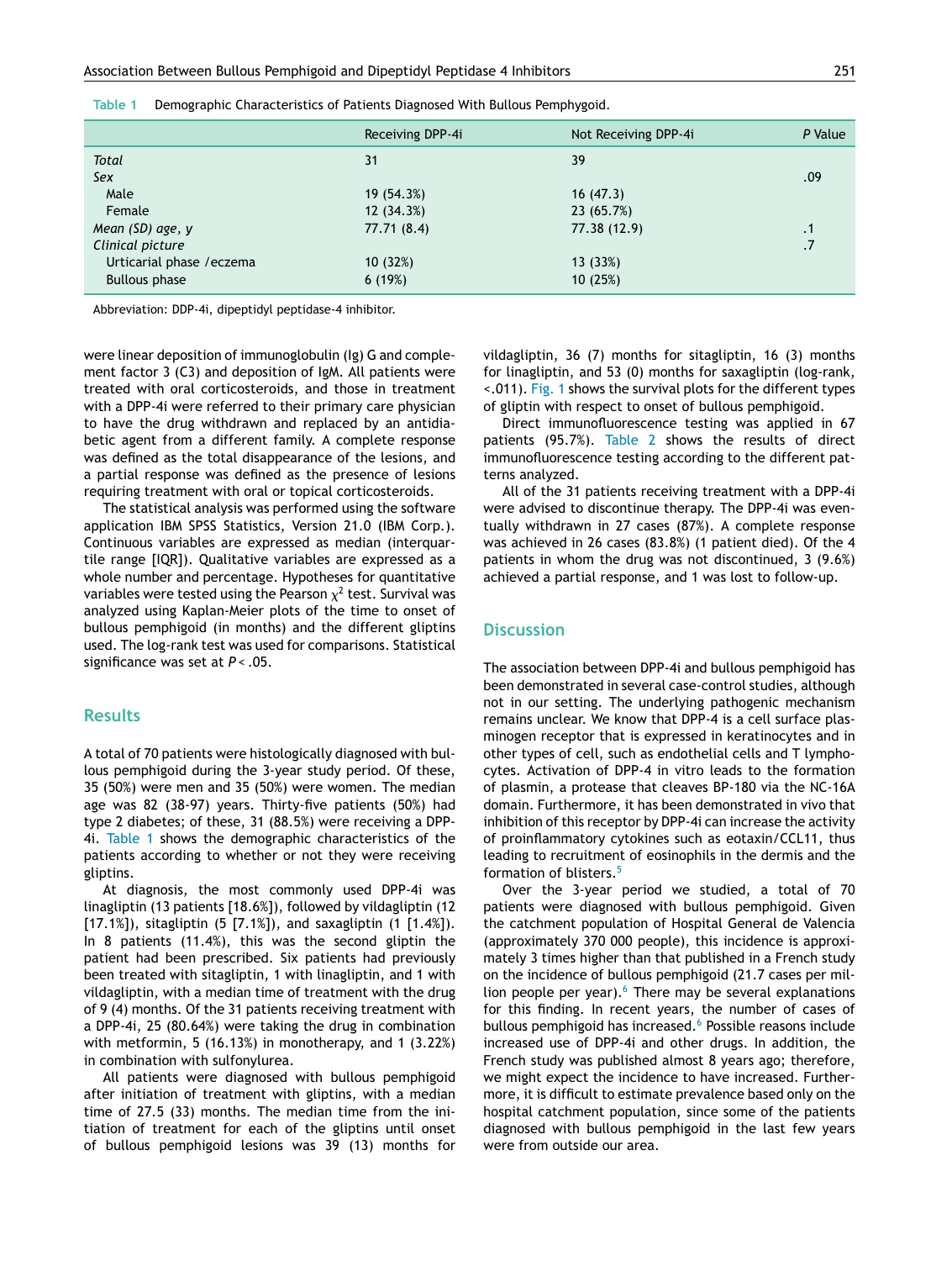<span id="page-3-0"></span>

**Figure 1** Median latency time between initiation of therapy with DPP-4i and the diagnosis of bullous pemphigoid. DPP-4i indicates dipeptidyl peptidase 4 inhibitor.

**Table 2** Direct Immunofluorescence Patterns in Patients Diagnosed with Bullous Pemphigoid.

| Pattern                                     | Receiving DPP-4i | Not Receiving DPP-4i | $P$ Value <sup>a</sup> |
|---------------------------------------------|------------------|----------------------|------------------------|
| <b>Negative</b>                             |                  | 11                   | .04                    |
| Linear IgG positive/negative                | 24/6             | 20/17                | .02                    |
| Linear C3 positive/negative                 | 24/6             | 22/15                | .72                    |
| Granular C3 positive/negative               | 0/30             | 1/36                 | $\cdot$ 3              |
| IgA in inflammatory cells positive/negative | 3/27             | 4/33                 | .9                     |
| Linear IgA positive/negative                | 3/27             | 1/37                 | $\cdot$                |
| Fibrinogen in the dermis positive/negative  | 0/30             | 1/36                 | .3                     |
| IgM in colloid bodies positive/negative     | 1/29             | 1/36                 | .8                     |
| Linear IgM positive/negative                | 1/29             | 1/36                 | .8                     |

Abbreviation: DDP-4i, dipeptidyl peptidase-4 inhibitor.

<sup>a</sup> Statistically significant values (P < .05) are shown in bold.

These drugs are thought to increase the risk of bullous pemphigoid by up to 2.8-fold, especially in the case of vildagliptin and, to a lesser extent, linagliptin. $5,7$  Moreover, small case series have reported a noninflammatory phenotype of bullous pemphigoid induced by DPP-4i. $8,9$  In their major case-control study, Kridin and Bergman<sup>[7](#page-4-0)</sup> found no differences in the clinical pattern of presentation of bullous pemphigoid (beyond greater involvement of the mucous membranes). Since the study was retrospective, the clinical description of the lesions was very poor, as was the explicit evaluation of the mucous membrane, and no differences were found in the cases we collected. While many of these drugs are combined with metformin (80.64% in the present cohort), this drug was not associated with an increased risk of bullous pemphigoid in the univariate or the multivariate analysis.<sup>[7](#page-4-0)</sup>

The median latency period between initiation of therapy with these antidiabetic agents and disease onset varies con-siderably depending on the study, from 6 to 26.4 months.<sup>[7](#page-4-0)</sup> The median latency in our cohort was slightly higher (27.5 months), perhaps because we defined onset as the point at which the patients came to our department. Given that there may have been some delay until consultation, our

results seem consistent with those reported elsewhere. We were unable to find studies that compared the latency of onset of bullous pemphigoid according to the type of gliptin used. In our cohort, linagliptin was the drug with which bullous pemphigoid appeared earliest. A review of the literature indicates that the latency periods reported with this gliptin are similar to those we report, although the cases are usually isolated.<sup>[10,11](#page-4-0)</sup>

The direct immunofluorescence pattern is similar in bullous pemphigoid associated with DPP-4i and in cases in which these drugs are not involved. In the present cohort, a negative direct immunofluorescence result was statistically significantly associated with the absence of DPP-4i, whereas the presence of linear IgG at the dermal-epidermal junction was statistically significantly more common in cases of bullous pemphigoid associated with DPP-4i. Although infrequent, there have been reports of patients diagnosed with bullous pemphigoid in whom direct immunofluorescence is initially negative or indeterminate, thus necessitating a sec-ond biopsy to confirm the diagnosis.<sup>[12](#page-4-0)</sup> According to our cohort, false negatives were less common in patients treated with DPP-4i, although this was not confirmed with a second direct immunofluorescence assay. Furthermore, detection of